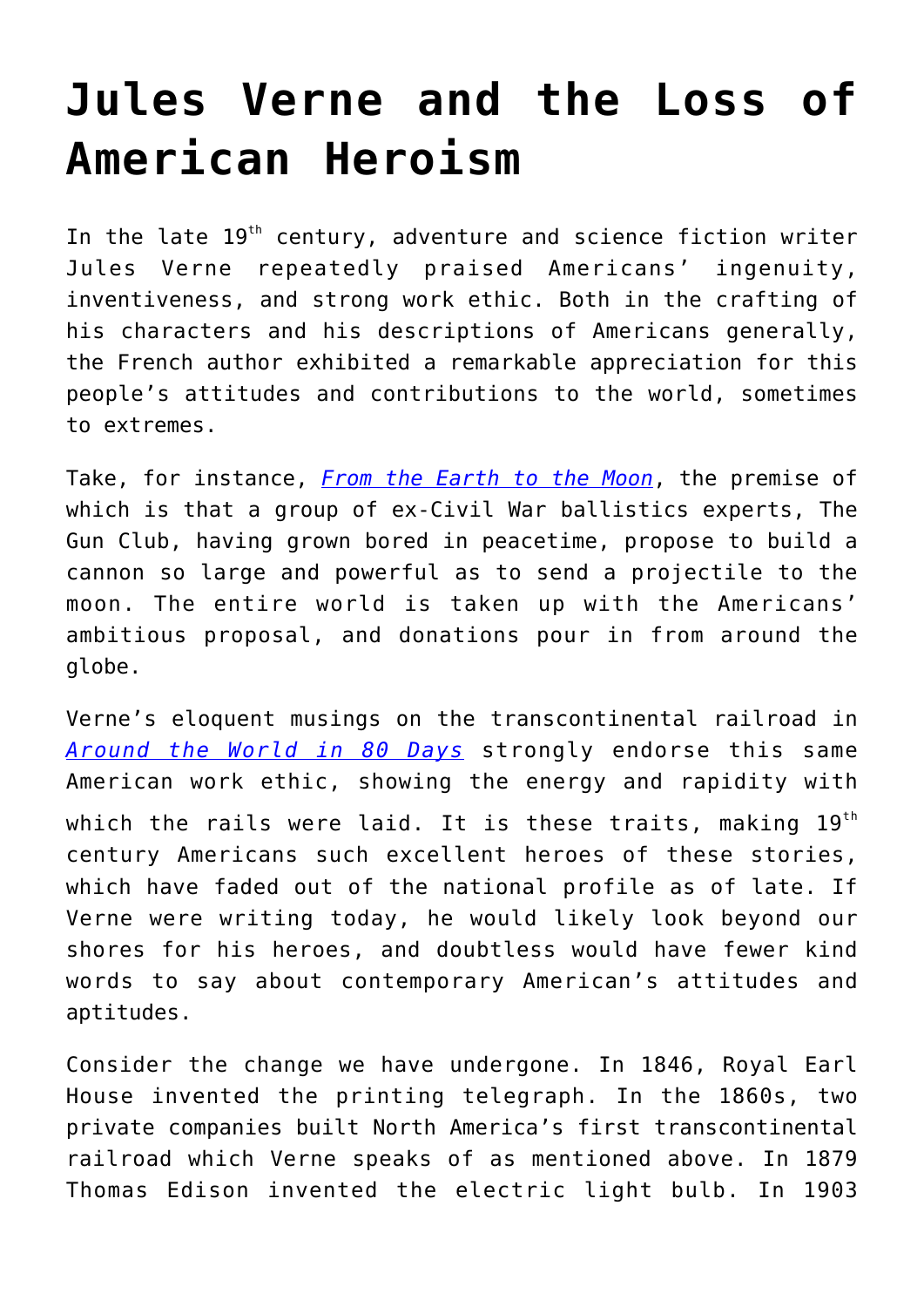Orville and Wilbur Wright invented the airplane.

In 2020 the American government forced businesses to shutter their doors, and people to stay home locked behind their own. And the American people accepted this. The solution to government-caused mass unemployment was for the government to freeze evictions and send out checks for everything from "stimulus" to additional unemployment benefits. Now in 2021, with many Americans vaccinated, businesses reopened, and life going on pretty much as normal (the old normal, not Dr. Fauci's "new normal"), Americans still cling to the government as provider and protector while taking the words of so called "experts" as gospel and deferring much of life's largest decisions to these bureaucrats.

What a switch from the world Jules Verne knew. In *From the Earth to the Moon*, Frenchman Michel Arden lands on American shores, proposing to take up residence inside a specially crafted shell and so make the journey to the moon in person. Arden, in a speech to some 300,000 persons interested in the success of the project, lauds Jupiter for not having a tilted axis.

This, Arden supposes, allows the "Jovians" to select from regions of their planet each existing in perpetual states of a given season, a deficit of which he considers a serious flaw of Earth. Arden remarks that if only we could rectify the Earth's axis, we too could enjoy such locked climate conditions, a proposal taken up at once with cheers by the Americans he is addressing.

And, in all probability, if the truth must be told, if the Yankees could only have found the point of application for it, they would have constructed a lever capable of raising the earth and rectifying its axis. It was just this deficiency which baffled these daring mechanicians.

Contemporary Americans would not jump at the chance to rectify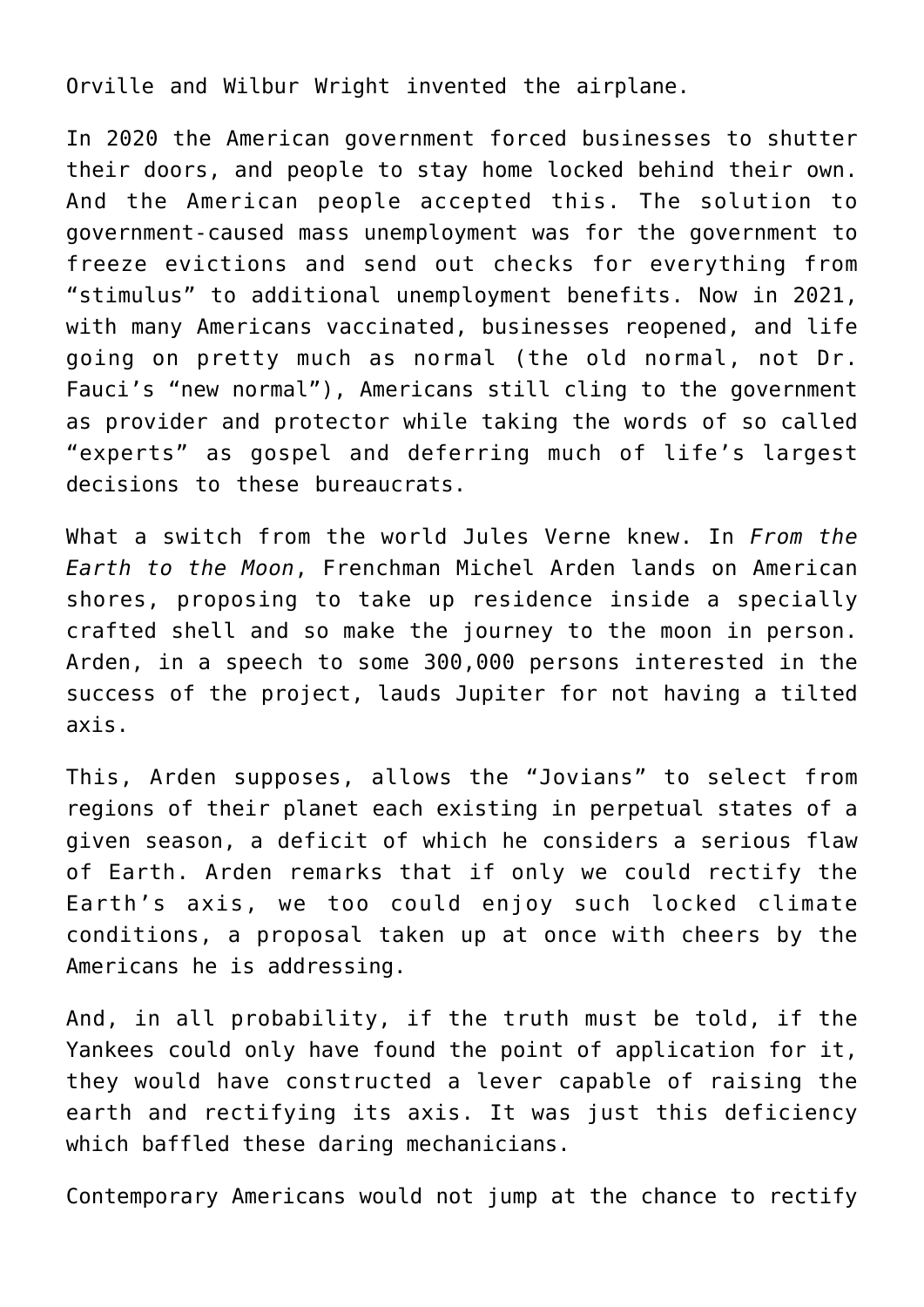the Earth's axis, nor, it has been shown, even dare to go outside their own homes without government permission. With government checks still flowing out to workers who were laid off during the pandemic, there are perverse incentives to studiously avoid the diligent hard work that made Americans perfect heroes for Verne's novels.

Indeed, as our economy has grown more and more specialized, so have we as people. Skills that were once commonplace, [such as](https://www.intellectualtakeout.org/americas-fatherless-ache-exposed-by-humble-youtube-dad/) [changing a tire,](https://www.intellectualtakeout.org/americas-fatherless-ache-exposed-by-humble-youtube-dad/) no longer register as important or useful, at least until a moment of need when it's a bit late to acquire such knowledge.

When Jules Verne was writing, much of America was a vast expanse of untamed wilderness. Knowing how to hunt and clean an animal, which berries to eat, or how to construct a shelter were necessary skills in the days when even the civilized areas of America were far more rural and sparsely populated than they are today. Europe in Verne's time was still the Old World, for the most part urbanized, civilized, and decidedly domesticated.

Now America is also urbanized and domesticated. This has left us writers, accountants, and social media managers all too ready and able to rely on the folks who still maintain more practical skills to provide us with our basic necessities of life.

As such, one highly doubts that any randomly selected group of five contemporary American castaways should fare so well as did Cyrus Smith, Neb, Bonadventure Pencroft, Harbert Brown, and Gideon Spilett in *[The Mysterious Island](https://www.amazon.com/gp/product/194946086X/ref=as_li_qf_asin_il_tl?ie=UTF8&tag=intelltakeo0d-20&creative=9325&linkCode=as2&creativeASIN=194946086X&linkId=2284728d866ae1de59a81126a7abee8b)*. Certainly there is no chance that the contemporary Americanswould be able to build telegraph lines!

No, it is far more likely they would simply waste away from lack of effort and knowledge, perhaps while looking longingly at the coconut trees and wondering why some friendly